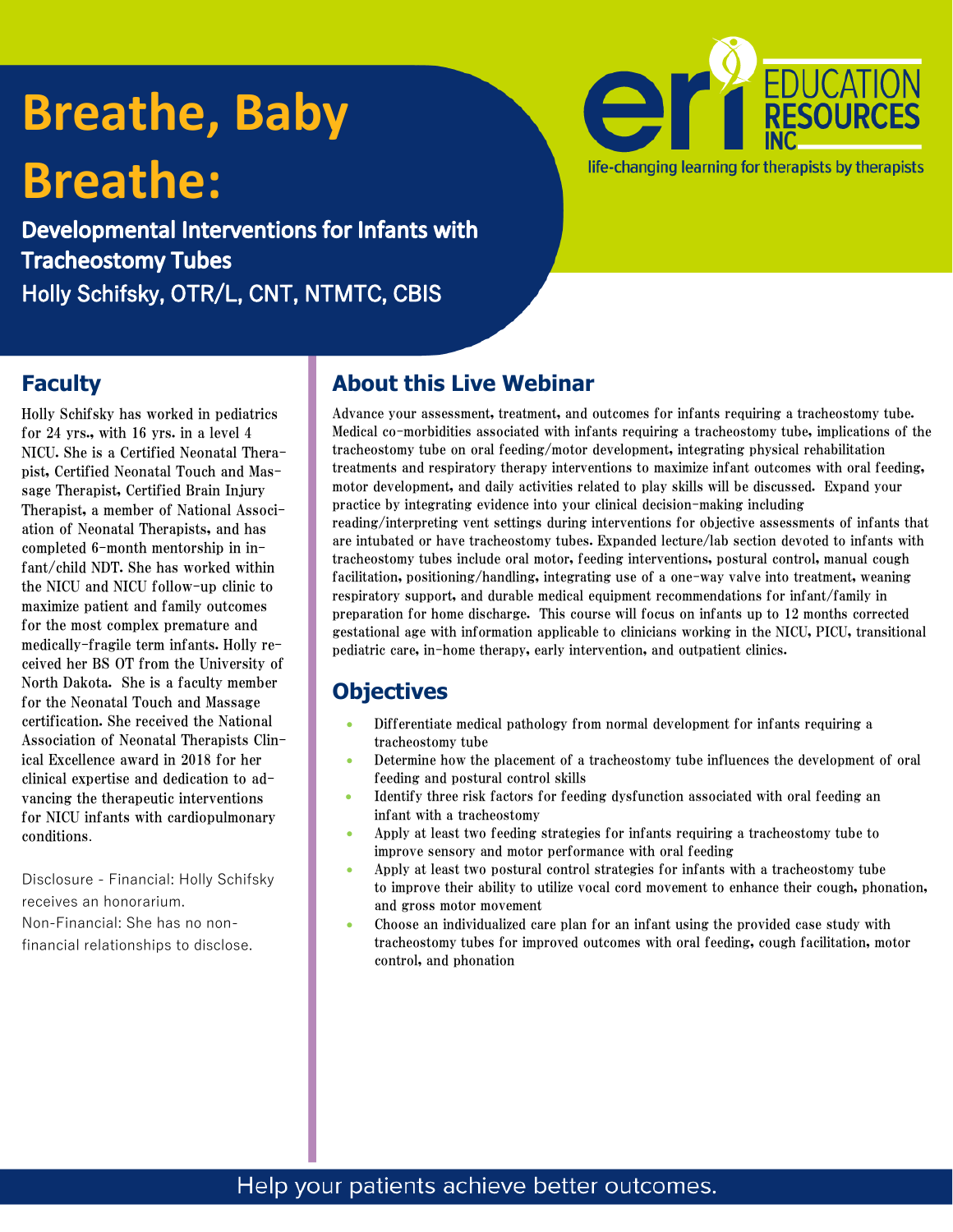

B

|                                 | Schedule - Day 1 9:40 am to 7:30 pm EST (US)                                                                                                                                                                                                                                                                                                                                                                                                                                                                                                                                                     | $2:15 - 2:45$                                 | Lunch                                                                                                                                                                                                                                                                                                                                                                                                                                                           |  |
|---------------------------------|--------------------------------------------------------------------------------------------------------------------------------------------------------------------------------------------------------------------------------------------------------------------------------------------------------------------------------------------------------------------------------------------------------------------------------------------------------------------------------------------------------------------------------------------------------------------------------------------------|-----------------------------------------------|-----------------------------------------------------------------------------------------------------------------------------------------------------------------------------------------------------------------------------------------------------------------------------------------------------------------------------------------------------------------------------------------------------------------------------------------------------------------|--|
| $9:40-10:00$<br>$10:00 - 10:30$ | Webinar Registration/Zoom Course Opens<br>Updates in Evidence: Includes Resources and<br>References for Individualized Learning                                                                                                                                                                                                                                                                                                                                                                                                                                                                  | $2:45 - 3:30$                                 | Dysphagia Risk<br>• Integration of standardized swallow assessment:<br>video fluoroscopy swallow study<br>Treatment options: altered oral feeding: thickened                                                                                                                                                                                                                                                                                                    |  |
| $10:30-12:00$                   | <b>Tracheostomy Tubes</b><br>• Information on types of infants that require<br>tracheostomy tube placement<br>Pulmonary: bronchopulmonary dysplasia<br>$\circ$<br>Cranial Facial: airway anomalies<br>$\circ$<br>Neuromuscular: myotonic dystrophy,<br>$\circ$<br>hypotonia<br>Neurological: brain injury or malformation<br>$\circ$<br>Genetic conditions: airway compromise, mus-<br>$\circ$<br>culoskeletal conditions<br>$\bullet$ Equipment<br>o Tracheostomy tubes: cuffed verse<br>cuffless trach<br>Ventilators and vent settings<br>$\circ$<br>Weaning from vent, trach mask<br>$\circ$ | $3:30-4:00$<br>$4:00 - 4:15$<br>$4:15 - 6:30$ | feeding, advancing to solids<br>Advancing Infant to Use a One-way Valve<br><b>Break</b><br>LAB and Lecture: Postural Control Development for<br>Infants with Tracheostomy Tube<br>• Assessment of ribcage development and<br>implications of artificial airway<br>Discussion of influence of pulmonary, GI, and<br>musculoskeletal development for older infants<br>Manual cough facilitation: vibration and<br>percussion<br>Rolling facilitation<br>$\bullet$ |  |
| 12:00-12:15Break                |                                                                                                                                                                                                                                                                                                                                                                                                                                                                                                                                                                                                  |                                               | Pelvic Floor activation with weight bearing<br>Spinal extension facilitation                                                                                                                                                                                                                                                                                                                                                                                    |  |
| $12:15 - 1:15$                  | Lecture and LAB: Oral Motor Interventions and Pre-<br>feeding Assessment<br>• Oral motor interventions<br>• Secretion management<br>• Monitoring vent settings<br>• Consideration of trach cuff inflation/deflation                                                                                                                                                                                                                                                                                                                                                                              | $6:30 - 7:00$                                 | Managing rib flares for infants with inverted<br>diaphragm, complex BPD<br>Scapular mobilization for ribcage elongation<br>Facilitation of ribcage development<br>$\bullet$<br>Diaphragm activation                                                                                                                                                                                                                                                             |  |
| $1:15 - 2:15$                   | Lecture and LAB: Oral Feeding Interventions<br>• Implications of vent settings on oral feeding<br>skills<br>• Critical reason for assessing the Oral, Pharyn-<br>geal and Esophageal phase of oral feeding<br>• Bottle selection: sensory and motor<br>considerations<br>• Monitoring for aerophagia, techniques for<br>gastric decompression                                                                                                                                                                                                                                                    | $7:00 - 7:30$                                 | <b>Additional Considerations</b><br>Self-care: bathing, dressing<br>Community mobility: equipment considerations<br>Family training<br>Developmental play tasks for home program<br>$\bullet$<br>Adjunct interventions<br>Goal writing to support tracheostomy tube<br>decannulation (if applicable to infant)<br>Case Study                                                                                                                                    |  |

**Audience:** This course is recommended for OTs, PTs and SLPs in the NICU, PICU, transitional pediatric care, in-home therapy, early in-

tervention, and outpatient clinic settings.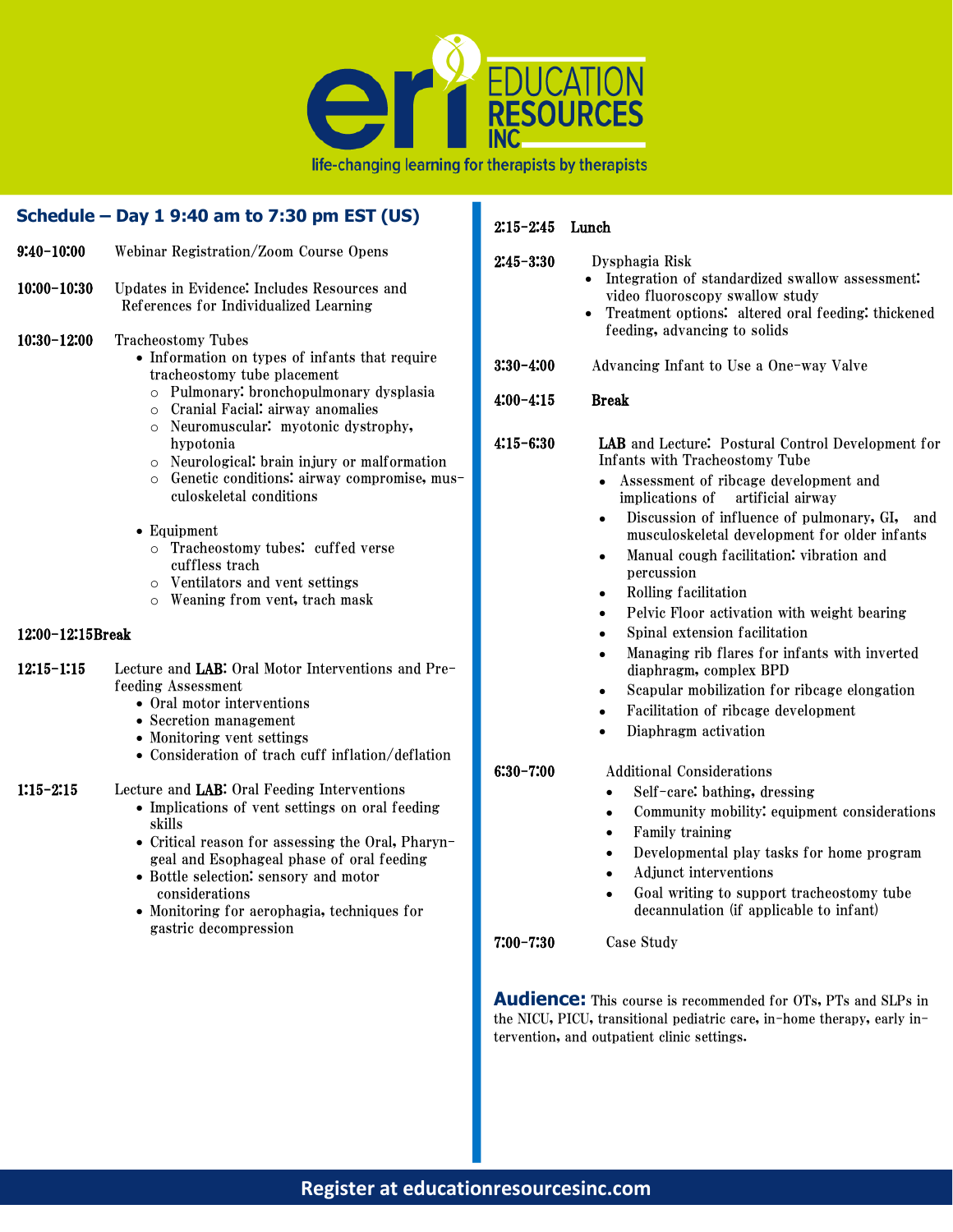

## **ERI: Life-changing learning**

**You love what you do.** Our courses remind you why. As a therapist, you change lives every day – and have your life changed in return. ERI is life-changing learning, for therapists by therapists.

#### **The ERI Advantage:**

- Techniques you'll use the next day
- Peers who share your passion
- Renowned faculty
- Evidence-based courses that improve outcomes
- 30 years of life-changing learning

#### Specialty Tracks throughout the lifespan – Neonatal, Pediatric, Adult, Geriatric

Each ERI specialty track is designed to make the most of your continuing education time, budget, and goals. Start your search with us and plan every course you'll take in 2022.

#### **Visit educationresourcesinc.com for all your 2022 courses.**

#### **ERI Rewards Your ERI experience is more rewarding than ever.**

#### • First Course Discount

- Group Discounts
- \$100 off your 4th Multi-day Course
- And more

Subject to availability. Exclusions may apply. Visit our website for details and coupon codes.

### **Credits**

This course meets the criteria for 8.5 contact hours (0.85 CEUs) Intermediate Level.



Education Resources Inc. is an AOTA Approved Provider of professional development. Course approval ID#04763. This Distance Learning-Interactive course is offered at 8.5 contact hours 0.85 CEUs. (Intermediate level, OT Service Delivery). AOTA does not endorse specific course content, products or clinical procedures.

This course can be used toward your NBCOT renewal requirements for 8.5 units. Approved provider of the FL Board of Occupational Therapy-CE Broker for 10 CE hours. This course meets the approval of the TX Board of OT Examiners.



Education Resources Inc. Intermediate Level 0.85 ASHA CEUs

ASHA CE Provider approval and use of the Brand Block does not imply endorsement of course content, specific products or clinical procedures.

This program has been submitted for approval of 8.5 clock hours of continuing education credit by the TX Speech Language-Hearing-Association (TSHA). TSHA approval does not imply endorsement of course content, specific products or clinical procedures.

Application has been made to the FL Physical Therapy Association for 10 continuing education contact hours.

Application has been made to the **MD** State Board of Physical Therapy Examiners. Application has been made to the MN Board of Physical Therapy.

Application has been made to the NJ Board of Physical Therapy Examiners.

Application has been made to the OK Board of Medical Licensure and Supervision for Physical Therapy.

Approved sponsor by the State of IL Department of Financial and Professional Regulation for Physical Therapy for 10 contact hours. Application has been made to Illinois EI Training Program. Approved provider by the NY State Board of Physical Therapy for 10.2 contact hours (1.02 CEUs). Education Resources, Inc. is an approved provider for Physical Therapy CEUs in the following states: CA, KY and TX.

The following state boards of physical therapy accept other states' approval: AK, AR, AZ, DC, DE, GA, HI, ID, IN, KS, MI, MO, MS, NC, OR, PA, RI, SC, UT, VA, VT, WI, WY.

The following state boards of physical therapy either do not require course pre-approval or do not require CEUs for re-licensure: AL, CO, CT, IA, MA, ME, MT, NE, ND, NH, SD, WA.

This course meets the criteria for 8.5 hours that can be applied toward the Neonatal Therapy National Certification.

8.5 hours of this course qualify towards the discipline-specific hours for the 20-hour requirement for NDTA re-certification. They do NOT qualify towards the 8-hour NDTA Instructor requirement for re-certification. Please contact us with any special needs requests: info@educationresourcesinc.com or 800-487-6530.

#### **Live Webinar Date and Time**

#### September 15, 2022

#### 9:40 am EST • 8:40 am CST • 7:40 am MST • 6:40 am PST (US)

Zoom log-in instructions and course materials will be emailed/added to your ERI account 5-7 days prior to the first date of the webinar.